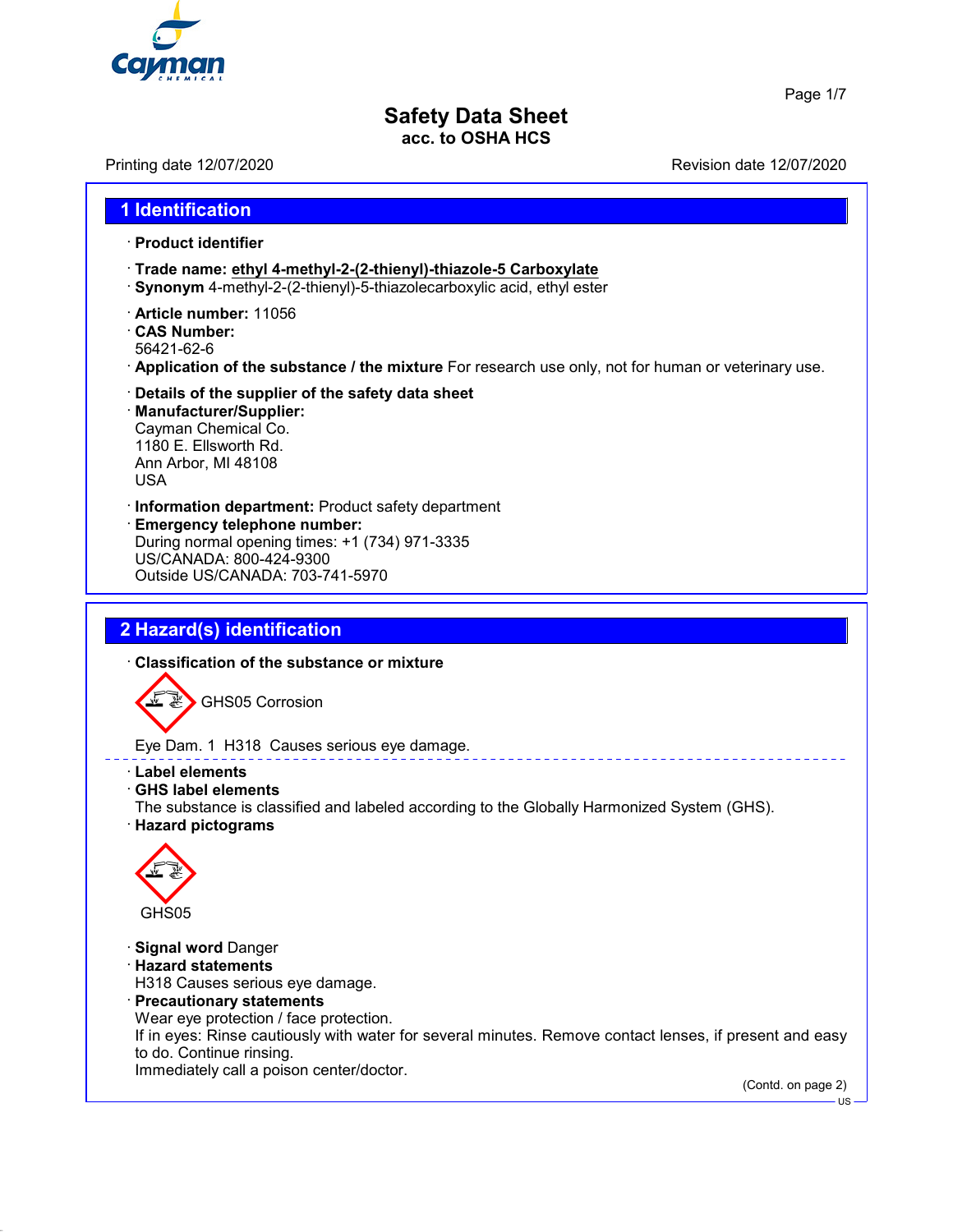Printing date 12/07/2020



(Contd. from page 1)





 $Health = 3$  $Fire = 0$ Reactivity =  $0$ 

#### · **HMIS-ratings (scale 0 - 4)**

**HEALTH**  FIRE REACTIVITY 0 \*3  $\overline{0}$ Health  $=$   $*3$ Fire  $= 0$ Reactivity =  $0$ 

- · **Other hazards**
- · **Results of PBT and vPvB assessment**
- · **PBT:** Not applicable.
- · **vPvB:** Not applicable.

# **3 Composition/information on ingredients**

- · **Chemical characterization: Substances**
- · **CAS No. Description**
- 56421-62-6 ethyl 4-methyl-2-(2-thienyl)-thiazole-5 Carboxylate

## **4 First-aid measures**

- · **Description of first aid measures**
- · **After inhalation:** Supply fresh air; consult doctor in case of complaints.
- · **After skin contact:** Generally the product does not irritate the skin.
- · **After eye contact:** Rinse opened eye for several minutes under running water. Then consult a doctor.
- · **After swallowing:** If symptoms persist consult doctor.
- · **Information for doctor:**
- · **Most important symptoms and effects, both acute and delayed** May cause anemia, cough, CNS depression, drowsiness, headache, heart damage, lassitude (weakness, exhaustion), liver damage, narcosis, reproductive effects, teratogenic effects. No further relevant information available.
- · **Indication of any immediate medical attention and special treatment needed** No further relevant information available.

# **5 Fire-fighting measures**

- · **Extinguishing media**
- · **Suitable extinguishing agents:** Use fire fighting measures that suit the environment. A solid water stream may be inefficient.
- · **Special hazards arising from the substance or mixture** No further relevant information available.
- · **Advice for firefighters**
- · **Protective equipment:** No special measures required.

 US (Contd. on page 3)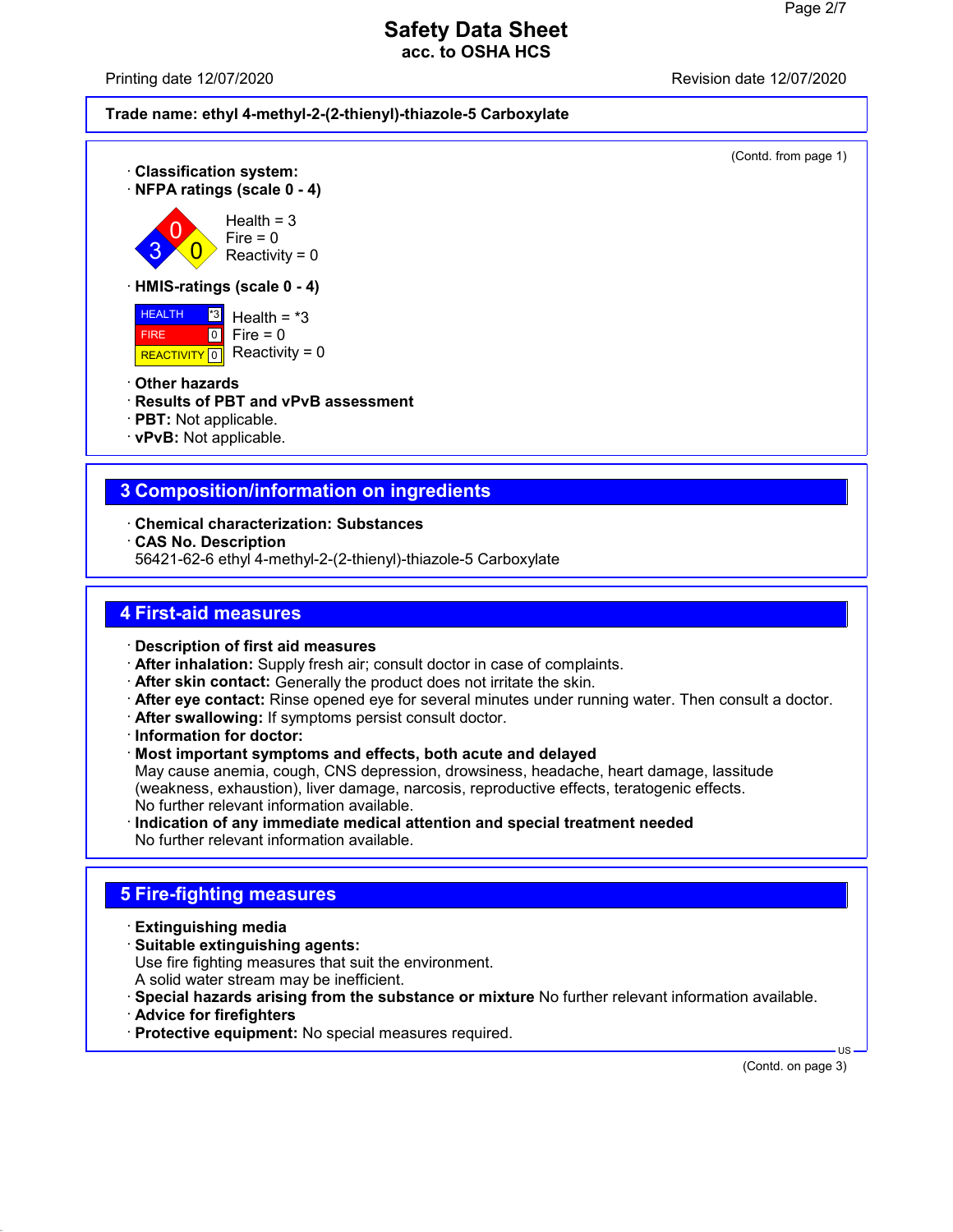#### Printing date 12/07/2020

#### **Trade name: ethyl 4-methyl-2-(2-thienyl)-thiazole-5 Carboxylate**

(Contd. from page 2)

#### **6 Accidental release measures**

- · **Personal precautions, protective equipment and emergency procedures** Wear protective equipment. Keep unprotected persons away.
- · **Environmental precautions:** Do not allow to enter sewers/ surface or ground water.
- · **Methods and material for containment and cleaning up:** Use neutralizing agent.
- Dispose contaminated material as waste according to item 13.
- · **Reference to other sections** See Section 7 for information on safe handling. See Section 8 for information on personal protection equipment. See Section 13 for disposal information.
- · **Protective Action Criteria for Chemicals**
- · **PAC-1:** Substance is not listed.
- · **PAC-2:** Substance is not listed.
- · **PAC-3:** Substance is not listed.

# **7 Handling and storage**

- · **Handling:**
- · **Precautions for safe handling** Thorough dedusting.
- · **Information about protection against explosions and fires:** No special measures required.
- · **Conditions for safe storage, including any incompatibilities** Keep container tightly closed. Store in accordance with information listed on the product insert.
- · **Storage:**
- · **Requirements to be met by storerooms and receptacles:** No special requirements.
- · **Information about storage in one common storage facility:** Not required.
- · **Further information about storage conditions:** Keep receptacle tightly sealed.
- · **Specific end use(s)** No further relevant information available.

#### **8 Exposure controls/personal protection**

· **Additional information about design of technical systems:** No further data; see item 7.

- · **Control parameters**
- · **Components with limit values that require monitoring at the workplace:** Not required.
- · **Additional information:** The lists that were valid during the creation were used as basis.
- · **Exposure controls**
- · **Personal protective equipment:**
- · **General protective and hygienic measures:** Keep away from foodstuffs, beverages and feed. Immediately remove all soiled and contaminated clothing. Wash hands before breaks and at the end of work. Avoid contact with the eyes. Avoid contact with the eyes and skin.
- · **Breathing equipment:** Not required.

(Contd. on page 4)

US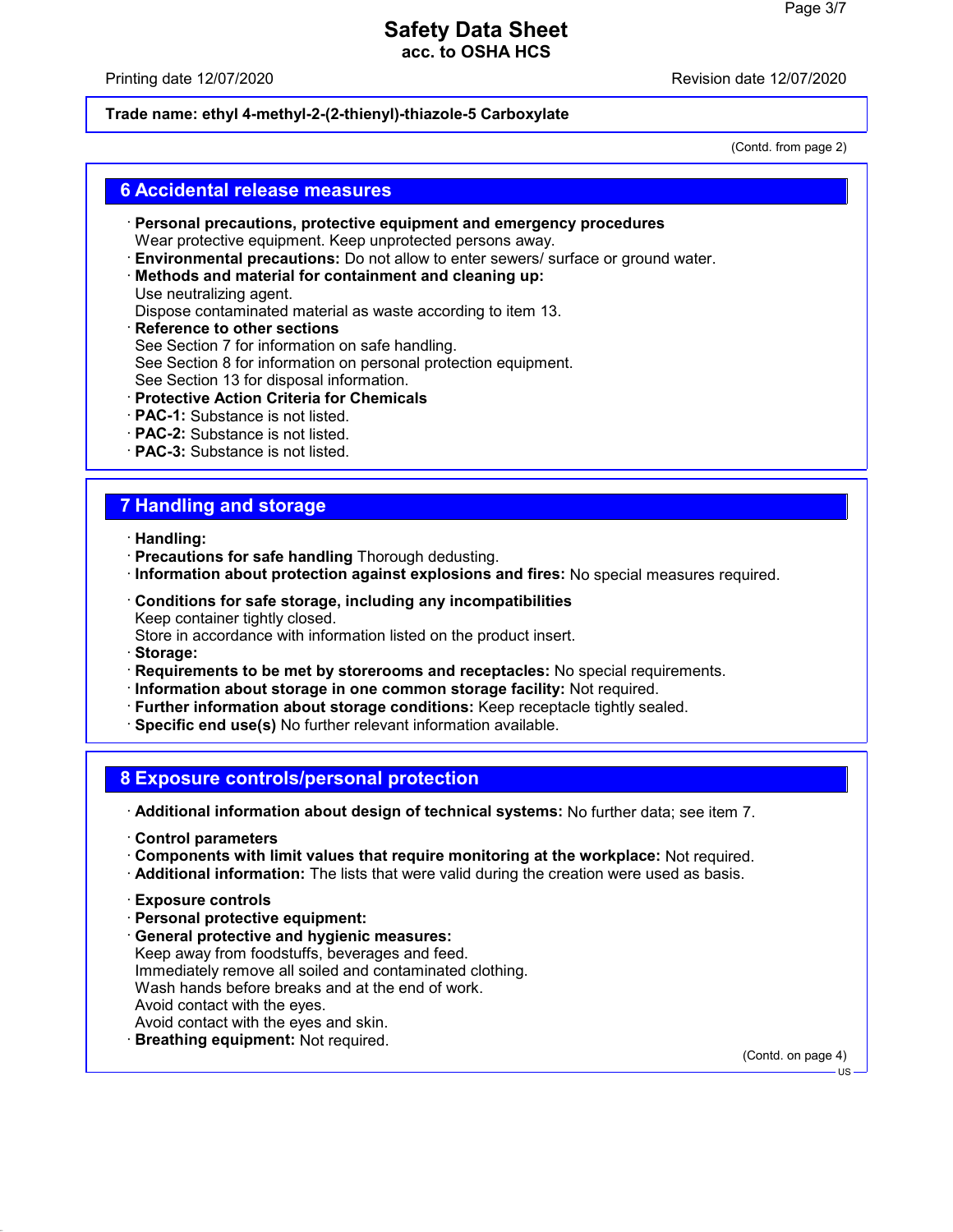Printing date 12/07/2020

#### **Trade name: ethyl 4-methyl-2-(2-thienyl)-thiazole-5 Carboxylate**

(Contd. from page 3)

· **Protection of hands:**



Protective gloves

The glove material has to be impermeable and resistant to the product/ the substance/ the preparation. Due to missing tests no recommendation to the glove material can be given for the product/ the preparation/ the chemical mixture.

Selection of the glove material on consideration of the penetration times, rates of diffusion and the degradation

#### · **Material of gloves**

The selection of the suitable gloves does not only depend on the material, but also on further marks of quality and varies from manufacturer to manufacturer.

· **Penetration time of glove material**

The exact break through time has to be found out by the manufacturer of the protective gloves and has to be observed.

· **Eye protection:**



Tightly sealed goggles

| 9 Physical and chemical properties                                                                       |                                               |  |
|----------------------------------------------------------------------------------------------------------|-----------------------------------------------|--|
| Information on basic physical and chemical properties<br><b>General Information</b><br>· Appearance:     |                                               |  |
| Form:                                                                                                    | Crystalline                                   |  |
| Color:                                                                                                   | Not determined.                               |  |
| Odor:                                                                                                    | Characteristic                                |  |
| <b>Structural Formula</b>                                                                                | C11H11NO2S2                                   |  |
| <b>Molecular Weight</b>                                                                                  | 253.3 g/mol                                   |  |
| Odor threshold:                                                                                          | Not determined.                               |  |
| pH-value:                                                                                                | Not applicable.                               |  |
| <b>Change in condition</b><br><b>Melting point/Melting range:</b><br><b>Boiling point/Boiling range:</b> | Undetermined.<br>Undetermined.                |  |
| · Flash point:                                                                                           | Not applicable.                               |  |
| Flammability (solid, gaseous):                                                                           | Product is not flammable.                     |  |
| <b>Decomposition temperature:</b>                                                                        | Not determined.                               |  |
| · Auto igniting:                                                                                         | Not determined.                               |  |
| Danger of explosion:                                                                                     | Product does not present an explosion hazard. |  |
| <b>Explosion limits:</b>                                                                                 |                                               |  |
| Lower:                                                                                                   | Not determined.                               |  |
| Upper:                                                                                                   | Not determined.                               |  |
| · Vapor pressure:                                                                                        | Not applicable.                               |  |
|                                                                                                          | (Contd. on page 5)                            |  |
|                                                                                                          | $US -$                                        |  |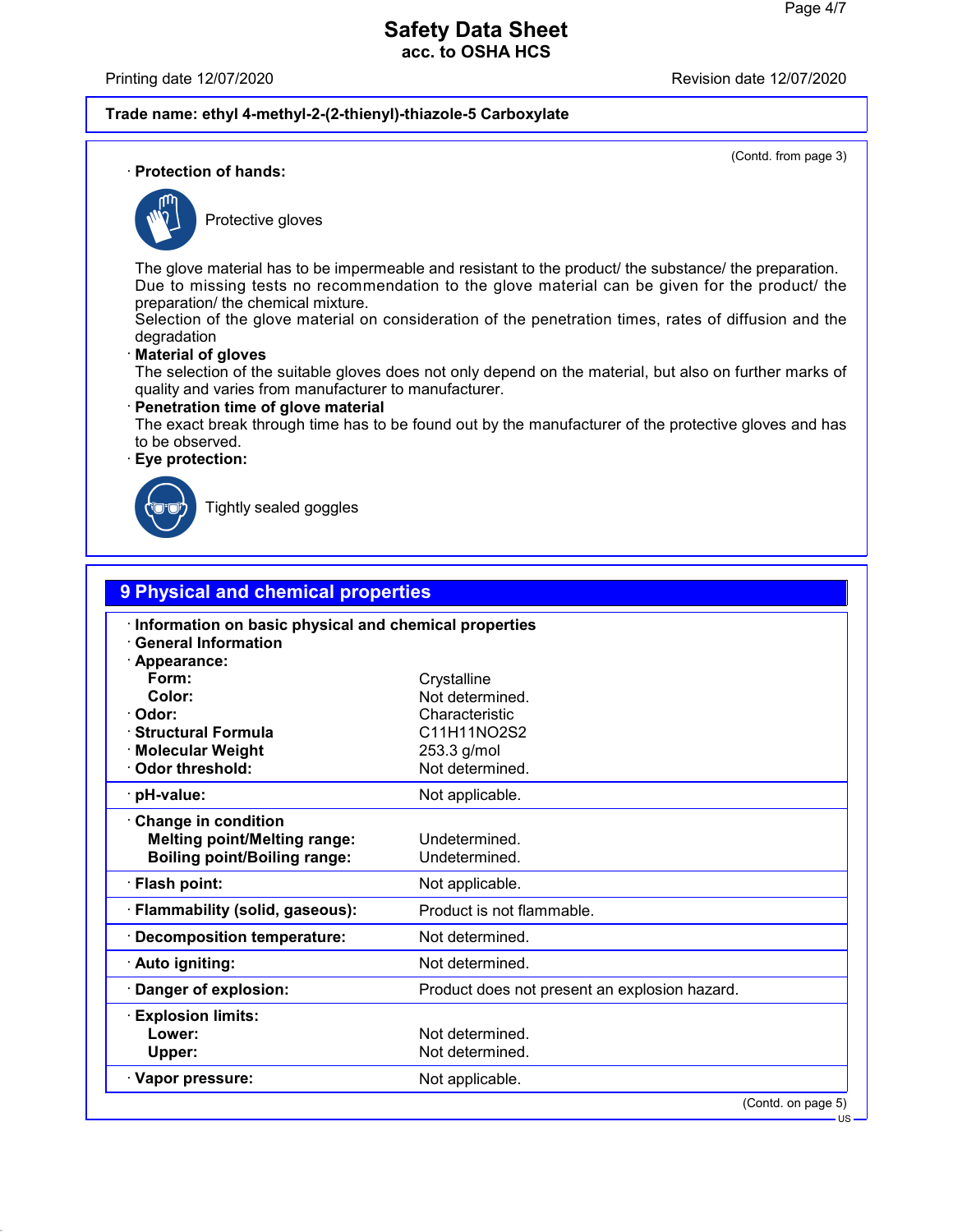Printing date 12/07/2020

**Trade name: ethyl 4-methyl-2-(2-thienyl)-thiazole-5 Carboxylate**

|                                                            |                                            | (Contd. from page 4) |
|------------------------------------------------------------|--------------------------------------------|----------------------|
| · Density:                                                 | Not determined.                            |                      |
| · Relative density                                         | Not determined.                            |                      |
| · Vapor density                                            | Not applicable.                            |                      |
| <b>Evaporation rate</b>                                    | Not applicable.                            |                      |
| · Solubility in / Miscibility with                         |                                            |                      |
| Water:                                                     | Not determined.                            |                      |
| · Partition coefficient (n-octanol/water): Not determined. |                                            |                      |
| $\cdot$ Viscosity:                                         |                                            |                      |
| Dynamic:                                                   | Not applicable.                            |                      |
| Kinematic:                                                 | Not applicable.                            |                      |
| Other information                                          | No further relevant information available. |                      |

# **10 Stability and reactivity**

- · **Reactivity** No further relevant information available.
- · **Chemical stability**
- · **Thermal decomposition / conditions to be avoided:**
- No decomposition if used according to specifications.
- · **Possibility of hazardous reactions** No dangerous reactions known.
- · **Conditions to avoid** No further relevant information available.
- · **Incompatible materials:** strong oxidizing agents
- · **Hazardous decomposition products:** No dangerous decomposition products known.

## **11 Toxicological information**

- · **Information on toxicological effects**
- · **Acute toxicity:**
- · **Primary irritant effect:**
- · **on the skin:** No irritant effect.
- · **on the eye:** Strong irritant with the danger of severe eye injury.
- · **Sensitization:** No sensitizing effects known.
- · **Additional toxicological information:**
- · **Carcinogenic categories**
- · **IARC (International Agency for Research on Cancer)** Substance is not listed.
- · **NTP (National Toxicology Program)** Substance is not listed.
- · **OSHA-Ca (Occupational Safety & Health Administration)** Substance is not listed.

# **12 Ecological information**

- · **Toxicity**
- · **Aquatic toxicity:** No further relevant information available.
- · **Persistence and degradability** No further relevant information available.
- · **Behavior in environmental systems:**
- · **Bioaccumulative potential** No further relevant information available.
- · **Mobility in soil** No further relevant information available.

(Contd. on page 6)

US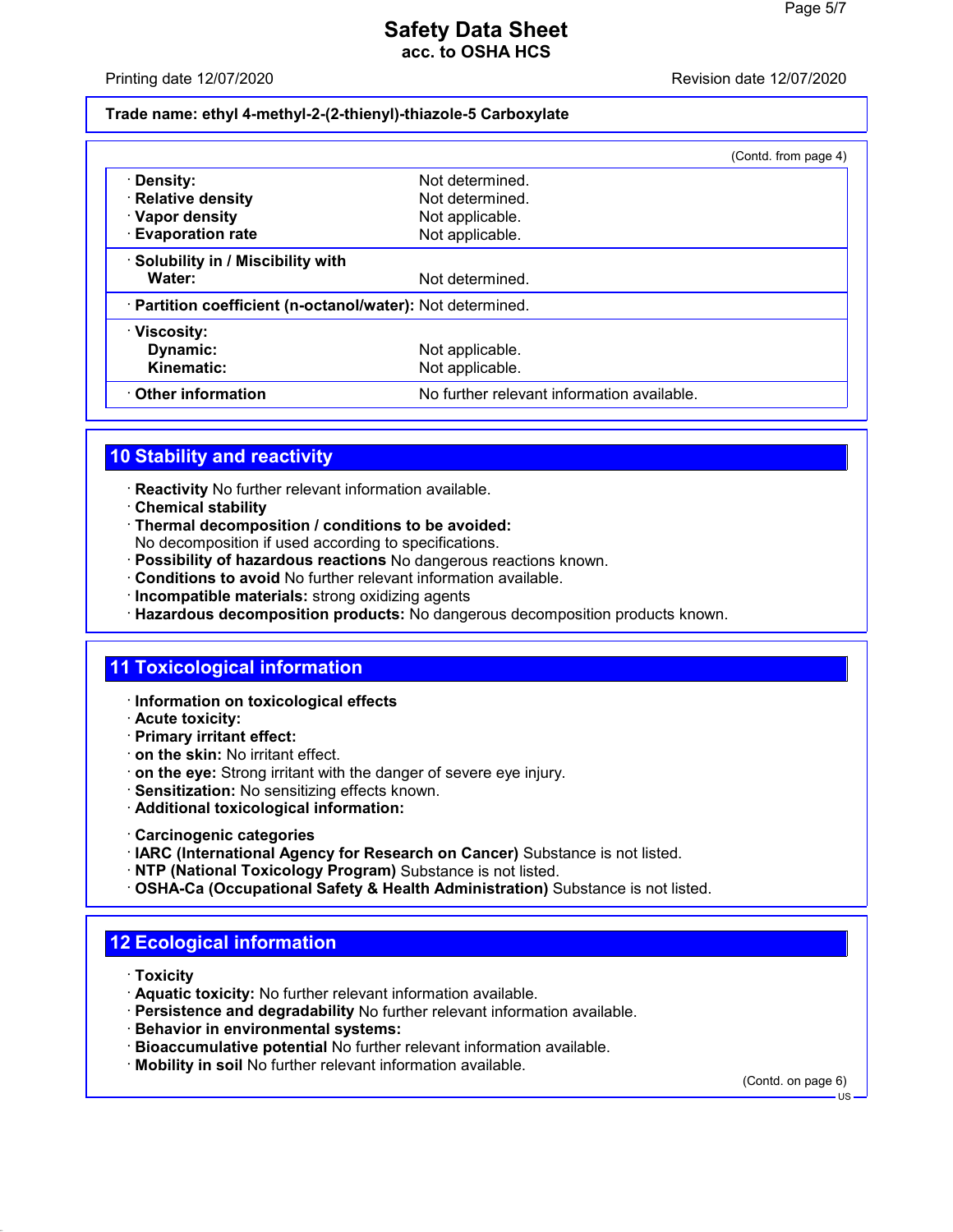Printing date 12/07/2020

#### **Trade name: ethyl 4-methyl-2-(2-thienyl)-thiazole-5 Carboxylate**

(Contd. from page 5)

#### · **Additional ecological information:**

· **General notes:**

Water hazard class 1 (Self-assessment): slightly hazardous for water

Do not allow undiluted product or large quantities of it to reach ground water, water course or sewage system.

Must not reach bodies of water or drainage ditch undiluted or unneutralized.

#### · **Results of PBT and vPvB assessment**

- · **PBT:** Not applicable.
- · **vPvB:** Not applicable.
- · **Other adverse effects** No further relevant information available.

### **13 Disposal considerations**

- · **Waste treatment methods**
- · **Recommendation:**

Must not be disposed of together with household garbage. Do not allow product to reach sewage system.

· **Uncleaned packagings:**

· **Recommendation:** Disposal must be made according to official regulations.

| <b>14 Transport information</b>                                                                      |                 |
|------------------------------------------------------------------------------------------------------|-----------------|
| $\cdot$ UN-Number<br>DOT, IMDG, IATA                                                                 | not regulated   |
| · UN proper shipping name<br>DOT, IMDG, IATA                                                         | not regulated   |
| · Transport hazard class(es)                                                                         |                 |
| · DOT, ADN, IMDG, IATA<br>· Class                                                                    | not regulated   |
| · Packing group<br>DOT, IMDG, IATA                                                                   | not regulated   |
| · Environmental hazards:                                                                             | Not applicable. |
| · Special precautions for user                                                                       | Not applicable. |
| Transport in bulk according to Annex II of<br><b>MARPOL73/78 and the IBC Code</b><br>Not applicable. |                 |
| · UN "Model Regulation":                                                                             | not regulated   |

# **15 Regulatory information**

- · **Safety, health and environmental regulations/legislation specific for the substance or mixture** No further relevant information available.
- · **Sara**
- · **Section 355 (extremely hazardous substances):** Substance is not listed.
- · **Section 313 (Specific toxic chemical listings):** Substance is not listed.
- · **TSCA (Toxic Substances Control Act):** Substance is not listed.
- · **Hazardous Air Pollutants** Substance is not listed.

(Contd. on page 7)

US